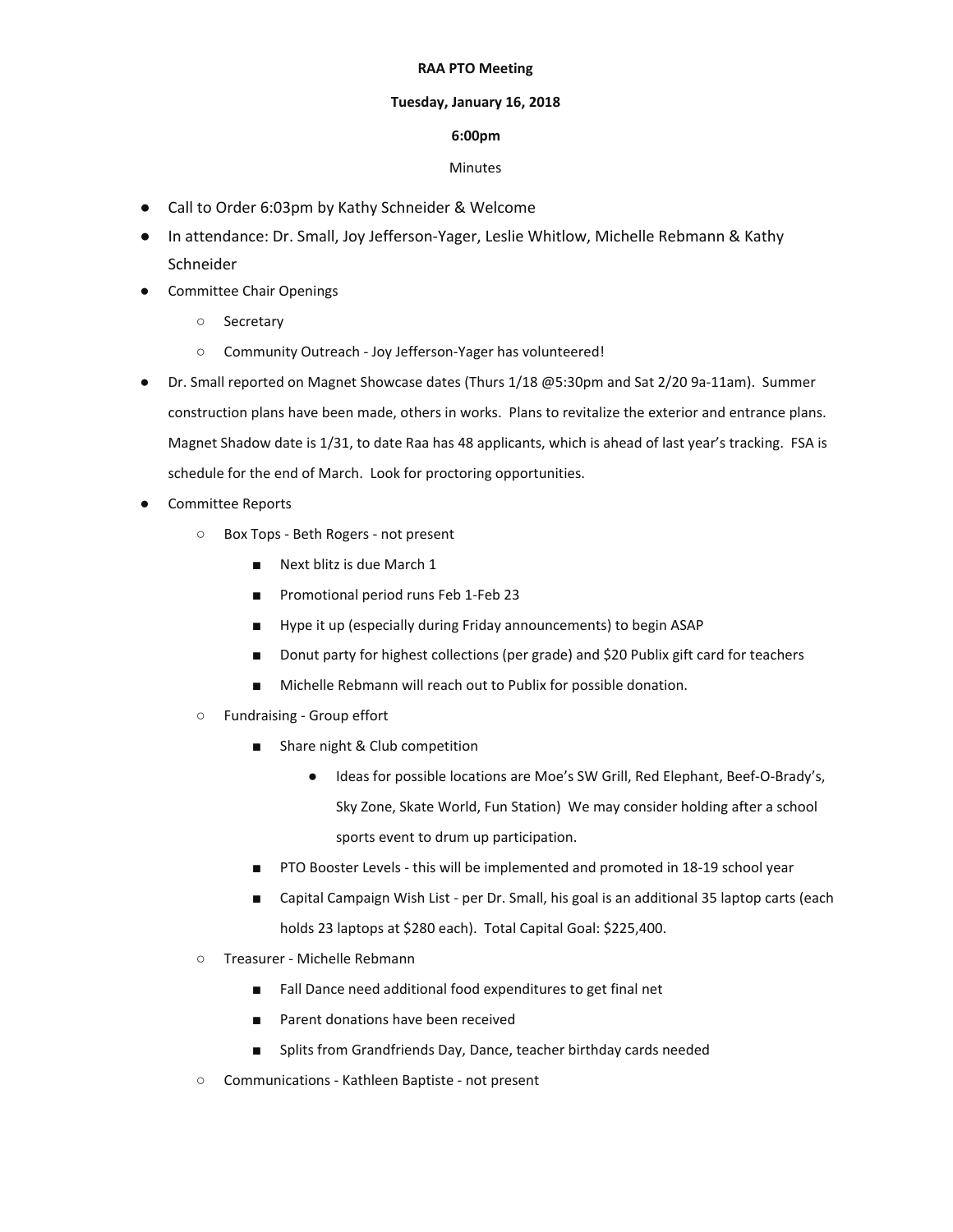- PTO President owes copies of all agenda's and minutes to Kathleen we also need photos to update the website
- Schoolwide Events Recap and upcoming
	- History Fair 2/1/18
		- http://www.signupgenius.com/go/10c0f44a4a92ea2f49-raahistory1
		- PTO to provide breakfast for approx 10 people
			- Set up by 8:30/clean up not needed
			- Judges arrive at 8:45am
	- Pennies for Patients (February)
	- Spring Book Fair March 23 preview day and March 26-30 actual in school dates
		- Ms. Belgrave will share volunteer sign up and PTO will promote
		- Washington DC trip April 30-May 5
			- Contact Mr. Collins collinst1@leonschools.net
		- Spring Dance SGA event
			- 6th Grade April 20 6:30pm-8:30pm
			- 7th/8th grades April 27 6:30pm-8:30pm
			- SGA to let us know what support they need from PTO as they have lead on all components
			- PTO to provide chaperones and concessions
			- No theme announced
		- Children's Book Drive (May)
- Faculty January Breakfast Elizabeth Bussey
	- Thursday, January 18th
	- http://www.signupgenius.com/go/30e0e4fa9ab2bab9-raajanuary
- Teacher Appreciation Week Valencia (not present) and Joy (present) No updates
	- Plan follow National calendar this year May 7-11
	- Valencia will work with Joy and the committee (Patrick and Shedric)
	- Considering Theme Days: soup/salad, school supplies, etc.
- Birthdays Elizabeth Bussey not present no updates
- Grandparents' Celebration Sara Barber not present
	- We should begin recruitment on next year's chair
- 8th Grade Events PTO-Joy Jefferson-Yager (present) and 8th Grade Team Leader-Trikia White (not present)
	- 8th Grade Dance May 18th anticipate dance times to be 6-9pm
	- Promotion/Awards May 24th during school day